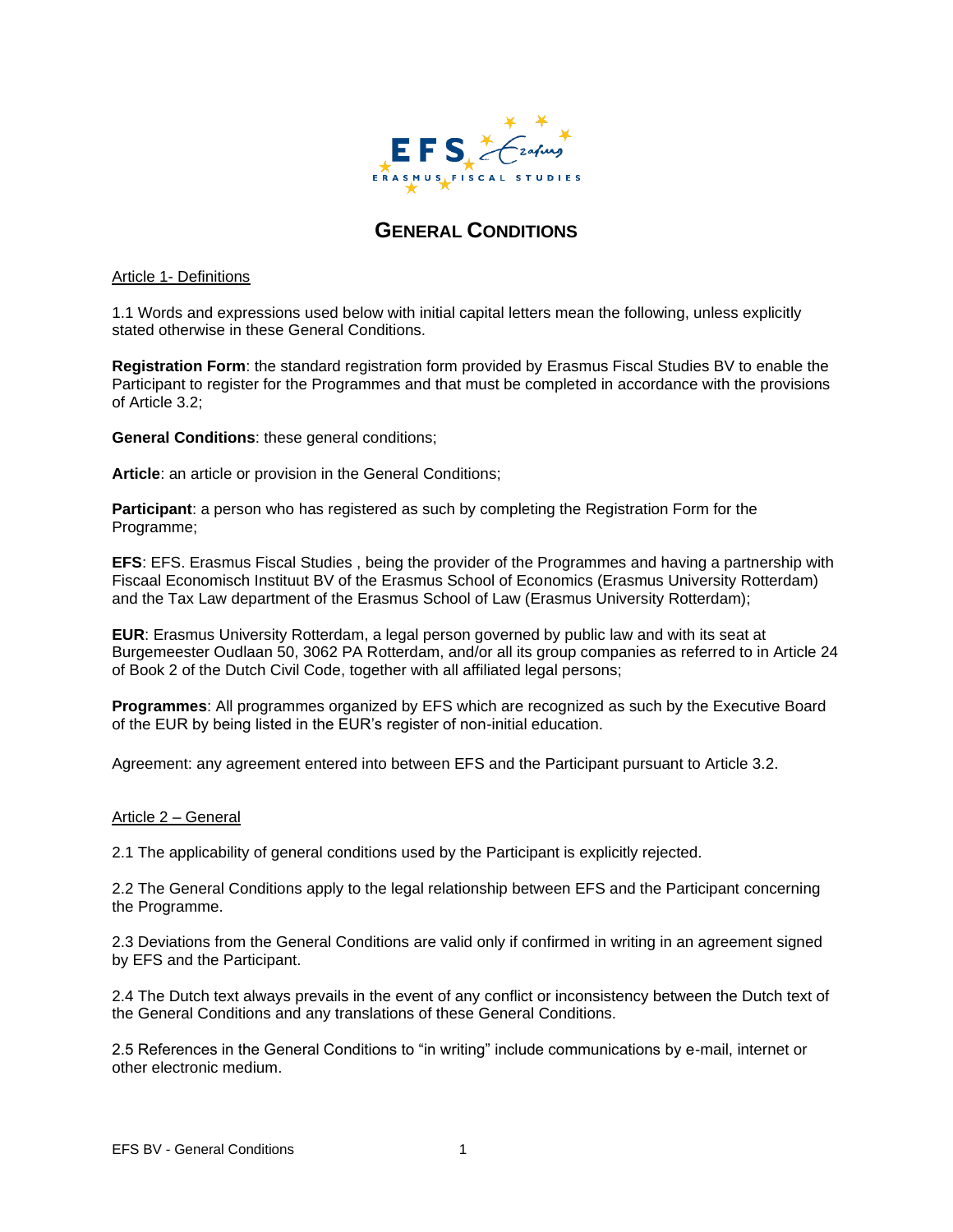#### Article 3 - Establishment of an Agreement

3.1 All offers by EFS are issued without commitment.

3.2 An Agreement between EFS and the Participant is established as soon as EFS confirms in writing that it has received the Registration Form that has been truthfully and fully completed by the Participant. After registering, the Participant has 14 working days in which to withdraw the registration; if the registration is withdrawn within this reflection period, no Agreement is established.

3.3 EFS may refuse to admit a Participant whose participation would result in the maximum permitted number of Participants in the Programme being exceeded or if EFS considers the person not to meet the requirements for admission to the Programme.

#### Article 4 - Time and Location of the Programme

4.1. The Programme is held at a location and time determined by EFS.

4.2.Under special circumstances EFS can decide to give one or more sessions of the Programma online.

4.3.Under special circumstances EFS can decide to give a participant the opportunity to follow one or more sessions of the Programme online.

#### Article 5 - Price and Payment

5.1 The Programme price is stated excluding VAT (VAT is not due) and including the costs of Programme material, meals and hotel accommodation in case these costs are part of the Programme.

5.2 The Participant must make payment within 30 (thirty) calendar days after the invoice date by transfer to a bank account specified by EFS.

5.3 Payment by the Participant must be made in euros without set-off, deduction or deferral. Any transaction costs resulting from the payment method chosen by the Participant are for the account and risk of the Participant.

5.4 If any agreed payment term is exceeded, the Participant is liable for statutory interest on the unpaid amount of the invoice until the invoice is paid in full, without prejudice to the other rights accruing to the EUR and without any prior notice of default being required. All unpaid invoices then become immediately due and payable and all the consequences of non-payment take effect immediately.

5.5 If payment by the Participant is not made in accordance with the provisions of Articles 5.2 and 5.3, EFS reserves the right, without prejudice to the other rights accruing to it, to refuse to allow the Participant to take part in the Programme until such time as payment is made in accordance with the provisions of Articles 5.2 and 5.3.

5.6 All out-of-court costs, explicitly including the costs of issuing and sending reminders, the costs of negotiating settlements and any other activities in preparation for possible judicial proceedings, together with all legal expenses, incurred by EFS as a result of the Participant's failure to make payment when due are for the account of the Participant.

5.7 Payments by the Participant are applied firstly against costs due as referred to in Article 5.6. secondly against interest due, and thirdly against the part of the principal sum specified by EFS, irrespective of any instructions to the contrary by the Participant.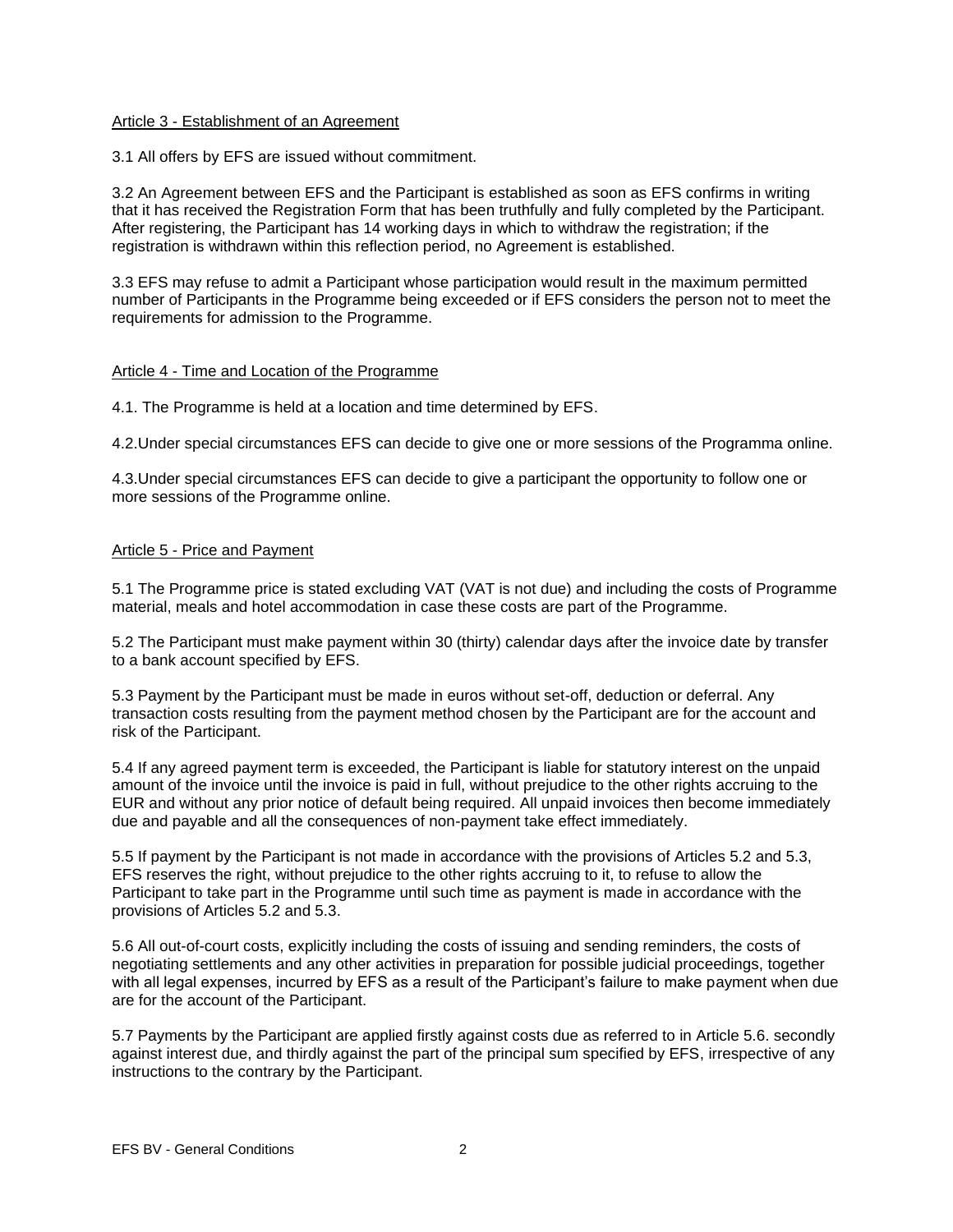5.8. EFS offers a deduction of the fee if the total number of participators to the Post-Masters Programmes is five or more per company. The deduction amounts to 5% of the total fee and will be paid on a bank account provided by the company immediately after the yearend. This deduction is applicable per country.

# Article 6 - Cancellation

| 6.1 The Participant may cancel participation in the Programme by<br>giving written notice to this effect. In the event of cancellation, the<br>Participant is liable for the following costs, unless the Participant<br>can demonstrate to EFS, to the latter's sole satisfaction, that<br>he/she has serious reasons for such cancellation: Cancellation<br>before the invoice date | 0% of the agreed price   |
|--------------------------------------------------------------------------------------------------------------------------------------------------------------------------------------------------------------------------------------------------------------------------------------------------------------------------------------------------------------------------------------|--------------------------|
| Cancellation up to twenty-one (21) days before the start of the<br>Programme                                                                                                                                                                                                                                                                                                         | 15% of the agreed price  |
| Cancellation up to fourteen (14) days before the start of the                                                                                                                                                                                                                                                                                                                        | 30% of the agreed price  |
| Programme<br>Cancellation up to eight (8) days before the start of the                                                                                                                                                                                                                                                                                                               | 50% of the agreed price  |
| Programme<br>Cancellation on or after the day on which the Programme starts                                                                                                                                                                                                                                                                                                          | 100% of the agreed price |

6.2 The number of days between the start of the Programme and the date of cancellation is calculated from the date on which EFS receives written notice of cancellation. Any notice of cancellation must be sent to the postal address of EFS.

6.3 If the Participant has already paid the amount owed to EFS, EFS will refund any amount due to the Participant by transfer to a bank account specified by the Participant, within four weeks after the cancellation, subject to the provisions of Articles 6.1 and 6.2.

6.4 Before the start of the Programme, the Participant may be replaced by any other person free of charge, subject to the condition that the replacement meets the conditions specified in Article 3.3 and accepts the applicability of the General Conditions.

6.5 EFS reserves the right to postpone or cancel the Programme if insufficient numbers of people register for the Programme.

6.6 EFS may refuse to admit the Participant to the Programme or may terminate the Agreement if EFS considers the Participant not to comply or not to comply fully with the rules and regulations referred to in Article 7.2.

# Article 7 - Performance of the Agreement

7.1 EFS undertakes to perform the Agreement to the best of its understanding and ability and to ensure the quality of the Programmes. EFS is responsible for compiling the contents of the Programmes and may change it any time, providing the quality is ensured.

7.2 The Participant must strictly comply with the rules set by EFS, amongst which in any case the code of conduct of the EUR and the General Conditions.

# Article 8 - Complaints and Claims

8.1 If EFS considers a complaint submitted by the Participant to be justified, EFS will either perform the Agreement in the manner agreed between EFS and the Participant or, depending on the nature of the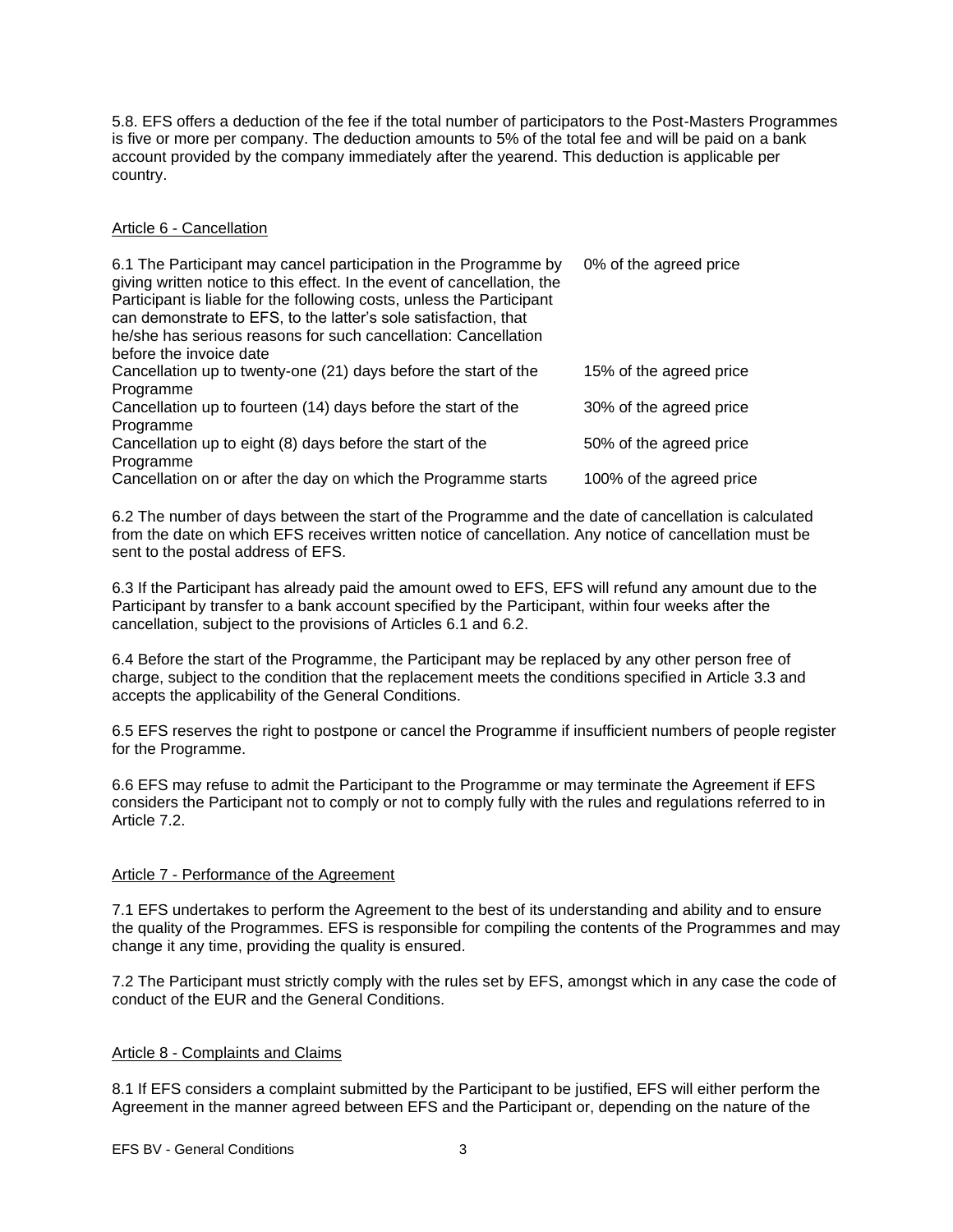complaint, try to find an alternative solution. Details of the complaints procedure can be found on the EFS website.

8.2 Any claims resulting from a complaint must be submitted in writing within 8 (eight) calendar days after the shortcoming is identified and in any event within 3 (three) calendar months after the final day of the Programme, not being the day on which only an exam or test is done, and must include a detailed description and substantiation of the complaint(s). In the event of any failure to comply with the provisions of the previous sentence, the Participant can no longer hold EFS liable for the matter.

8.3 The Participant is not allowed to suspend payment for the Programme on the grounds that he/she has submitted a complaint or claim.

8.4 The Participant is entitled to a full or partial refund of fee paid to EFS for the Programme if and insofar as a complaint submitted by the Participant is considered justified by EFS and subsequent performance of the Agreement is demonstrably pointless or impossible for the Participant as a result of the shortcoming on the part of EFS.

8.5 Assertions or defences based on the claim that performance of the Agreement does not accord with what the Participant can reasonably expect become time-barred 2 (two) calendar years after the end of the Programme.

#### Article 9 - Liability

9.1 Except in the event of intent or gross negligence on the part of EFS and irrespective of the legal grounds on which the Participant's claim is based, EFS is liable for loss or damage suffered only up to a maximum of the fee paid by the Participant for the Programme.

9.2 Irrespective of the legal grounds on which the Participant's claim is based, EFS is never liable for resultant or consequential loss or damage, including in any event but not limited to lost earnings, losses suffered and costs incurred, together with any missed assignments or savings, any losses attributable to production or business stoppages or interruptions, or any loss or damage relating to lost work or travel time.

9.3 EFS is never liable for loss or theft of or damage to the Participant's property, irrespective of where the Programme takes place.

9.4 Irrespective of the legal grounds on which the Participant's claim is based, EFS is not liable for loss or damage caused by intent or gross negligence on the part of its subordinates or non-subordinates for whom it is liable in law or any third parties it engages for performance of the Agreement.

9.5 The restriction on liability set out in Article 9.1 does not apply if and insofar as the liability of EFS for the loss or damage is insured under an insurance policy held by EUR and the insurer agrees to pay out. In that case, EFS is liable only for the amount paid out in these circumstances under the insurance policy. EUR is not obliged to exercise rights under an insurance policy if it is held liable by the Participant. The provisions of Articles 9.2, 9.3 and 9.4 apply in full.

9.6 EUR and EFS claim all statutory and contractual rights and defences that they are able to invoke in contesting their own liability, also on behalf of all parties involved in performing the Agreement.

9.7 EUR and EFS may engage third parties to perform the Agreement and may invoke any restrictions on these third parties' liability to the Participant at any time.